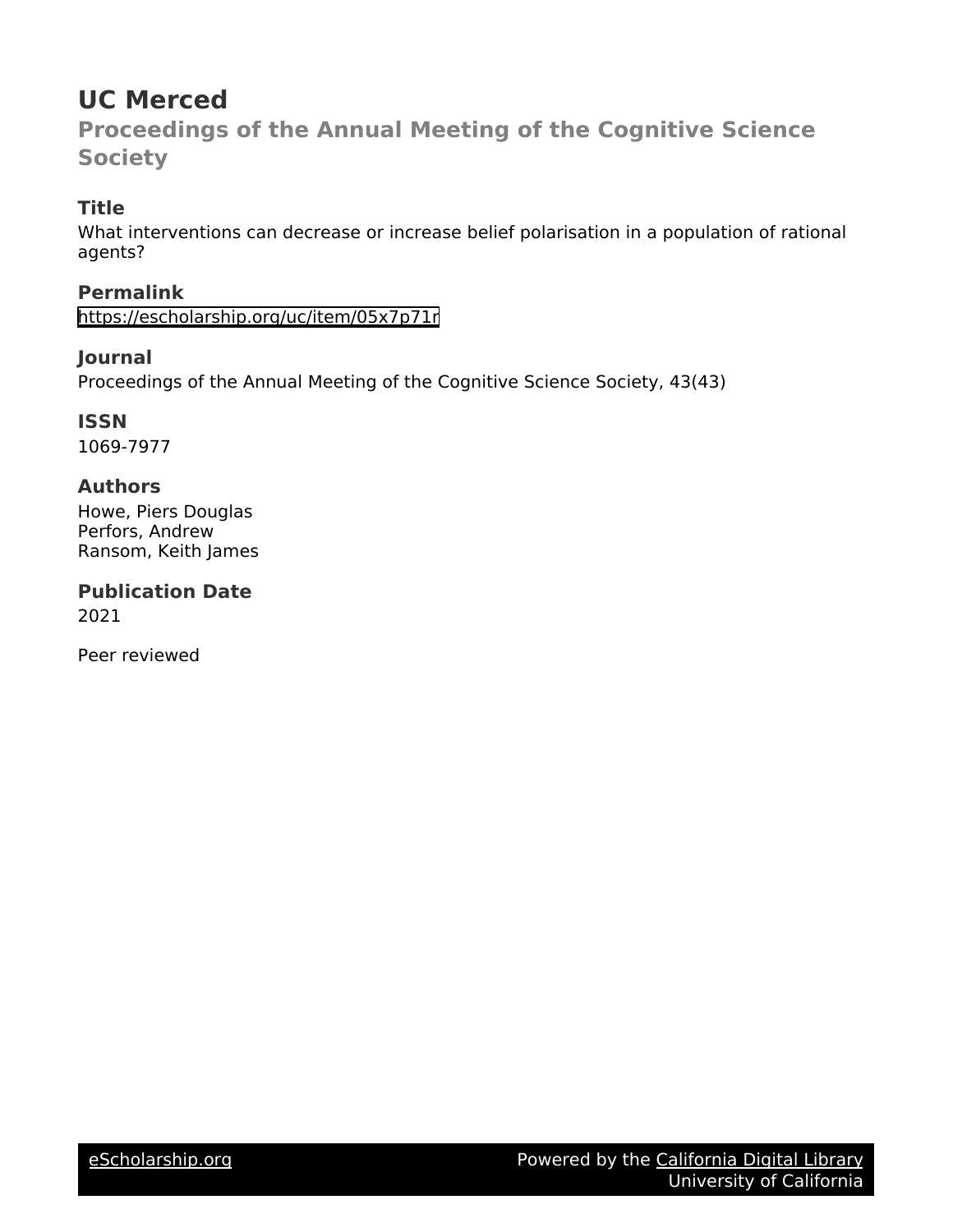# What interventions can decrease or increase belief polarisation in a population of rational agents?

Piers D. L. Howe (pdhowe@unimelb.edu.au)

School of Psychological Sciences, University of Melbourne

### Andrew Perfors (andrew.perfors@unimelb.edu.au)

School of Psychological Sciences, University of Melbourne

#### Keith Ransom (keith.ransom@unimelb.edu.au) School of Psychological Sciences, University of Melbourne

#### Abstract

In many situations where people communicate (e.g., Twitter, Facebook etc), people self-organise into 'echo chambers' of like-minded individuals, with different echo chambers espousing very different beliefs. Why does this occur? Previous work has demonstrated that such belief polarisation can emerge even when all agents are completely rational, as long as their initial beliefs are heterogeneous and they do not automatically know who to trust. In this work, we used agent-based simulations to further investigate the mechanisms for belief polarisation. Our work extended previous work by using a more realistic scenario. In this scenario, we found that previously proposed methods for reducing belief polarisation did not work but we were able to find a new method that did. However, this same method could be reversed by adversarial entities to increase belief polarisation. We discuss how this danger can be best mitigated and what theoretical conclusions be drawn from our findings.

Keywords: Bayesian reasoning; echo chambers; belief polarisation; social inference; trust; epistemology; biased reasoning

#### Introduction

In today's complex world, a great deal of what we know was learned from other people, often without the ability to verify the information directly. For example, if a doctor gives you a diagnosis, you probably do not have the ability to personally determine whether they were correct. Instead, you might seek a second opinion from a different doctor or even consult the medical literature. Ultimately, however, even these options require you to rely on other people; likely, there is no way for you to independently determine the 'ground truth' of the matter.

But how do you know who to trust? Some people might be misinformed or even be outright deceitful. In an area that is regulated by the government or other regulatory body, you can check that the people you are seeking advice from are qualified and knowledgeable, but this requires you to trust the regulatory body. In others areas, you may be able to use your own direct experience of the matter to determine whose opinions are likely to be correct. However, in many situations even this is not possible.

In such situations, one option might be to communicate with everyone and take the average (i.e. mean) opinion. Such an approach does not require that you determine a priori who is trustworthy and can often yield surprisingly accurate information (Galton, 1907). However, the 'wisdom of crowds' is reduced when people are influenced by each other or they share the same systematic biases (Surowiecki, 2004). It can also fail if some members of the population have extreme beliefs (Navarro, Perfors, Kary, Brown, & Donkin, 2018) and it requires that every person trusts and respects the opinion of everyone else, which is not realistic.

Another option, which many people employ, is to trust those who make claims that are consistent with one's own beliefs (Collins, Hahn, & von Gerber, 2018). Unfortunately, this tends to reinforce whatever belief a person started with, which can lead to the formation of echo chambers, where people only speak to and trust a small group of other people who have similar beliefs to themselves (Axelrod, 2018; Hegselmann & Krause, 2002; Ngampruetikorn & Stephens, 2016). As different echo chambers typically have starkly divergent beliefs, the formation of echo chambers often leads to substantial belief polarisation. Simulations reveal that belief polarisation emerges in a heterogeneous population even when all of the learners involved are rational Bayesian agents (Olsson, 2013; O'Connor & Weatherall, 2018; Madsen, Bailey, & Pilditch, 2018; Perfors & Navarro, 2019).

How can belief polarisation be prevented? Simulation work is particularly valuable for questions like this because it allows researchers to systematically manipulate possible factors, thus investigating the direct causal mechanisms and improving our understanding of the *why* and *how* behind a phenomenon (Gilbert, 2008; Bandini, Manzoni, & Vizzari, 2009; Miller & Page, 2007). For instance, the simulations of Perfors and Navarro (2019) demonstrated that belief polarisation can be almost entirely eliminated in the presence of even a small amount of information from a universally trusted source whose signals are based on the ground truth. Unfortunately, this result not only requires the ground truth to be known but it also requires all agents to start by trusting the ground truth source and to not lose trust if the source tells them something that seems improbable. Both assumption seem unrealistic. Are there interventions to reduce belief polarisation that will work in a more realistic scenario where it is not assumed that the ground truth is known and that people will blindly trust designated sources?

To answer this question we extended the model of Perfors and Navarro (2019) in four ways: (1) we assumed that it is not possible to force an agent to continue to trust a designated source if source's signals differ from the agents' beliefs, (2) we assumed that agents do not have perfect memory, (3) we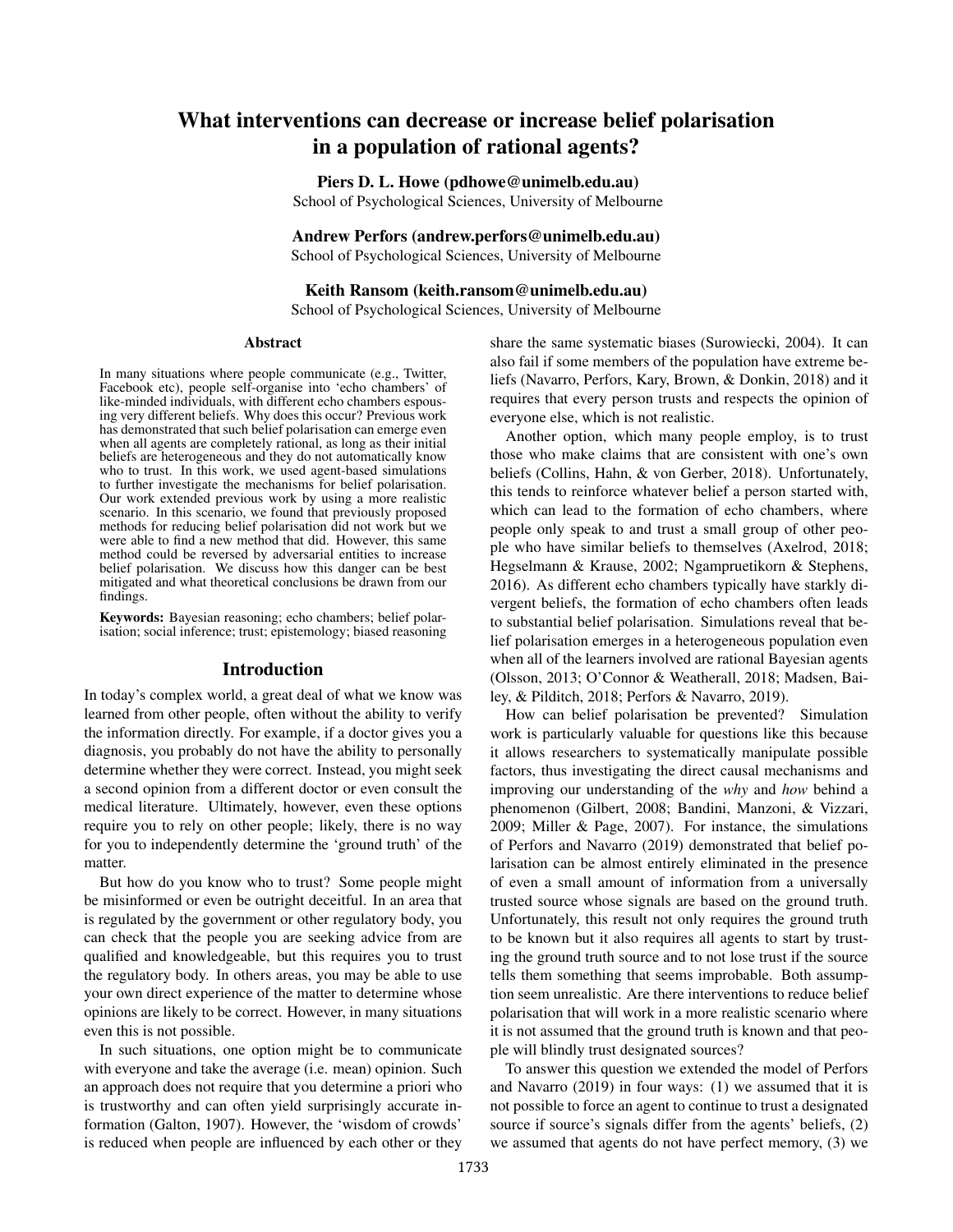assumed that the ground truth is not known, and (4) in keeping with real world findings (Lorenz & Helbing, 2011), we assumed that the initialization of the agents' beliefs is biased, so that the mean belief is not always equal to the ground truth.

The assumption that the ground truth is not known, while restrictive, is a necessary reflection of real life. Despite this assumption, one can still estimate the ground truth by taking the median of the initial beliefs of all the agents (Ugander & Guestrin, 2015). While this estimate may not perfectly correspond to the ground truth, it will typically be closer to the ground truth than the estimates of most of the agents (Surowiecki, 2004). We therefore considered a scenario where all agents had access to a source that provided a signal based on this estimate. In keeping with with Perfors and Navarro (2019), we found that when agents were forced to trust this source, polarisation was greatly reduced. However, when we relaxed this assumption, this method was no longer effective at reducing belief polarisation. Consequently, we investigated two other methods, one of which proved to be quite effective. Unfortunately, in our second study we found that this same method, when reversed, was highly effective at increasing belief polarisation. We show how this danger can be best mitigated and discuss the theoretical consequences of our results. Our work makes three important contributions: (1) we demonstrate how belief polarisation can be reduced in a realistic scenario, (2) we illustrate how this scheme may be exploited to increase polarisation, and (3) and we highlight safeguards to prevent such exploitation. As such, our results have both practical and theoretical significance.

### Study 1: Reducing Belief Polarisation

The purpose of the first study was to investigate potential ways of reducing belief polarisation. Perfors and Navarro (2019) found that access to even a small amount of information from a universally trusted source that based its signal on the ground truth is sufficient to greatly reduce belief polarisation. Unfortunately, the real world contains very few (if any) information sources that are universally trusted. In most situations where there are conflicting views, the ground truth cannot be unambiguously determined. We therefore relaxed both of these assumptions. In addition, we assumed that agents do not have a perfect memory and that their beliefs are initialised in a biased manner (Lorenz & Helbing, 2011). Using this model, we investigated both the solution proposed by Perfors and Navarro (2019) and two alternatives: how successful are they for reducing belief polarisation?

### Method

In order to enable an appropriate comparison to Perfors and Navarro (2019), we based our model on theirs, altering it in only the four ways specified above. Their model is briefly described here, but we refer the reader to the original article for a detailed justification. Our simulations involve populations of *n* optimal Bayesian agents who each learnt a belief or hypothesis *h* by receiving data from other agents. Whereas Perfors and Navarro (2019) allowed *n* to vary from 6 to 18, for our simulations *n* was fixed at 18, as these produced the most informative findings. Our agents simultaneously inferred both the trustworthiness *t* of other agents and which hypothesis *h* best described the data *x*; this reflects the observation that people do simultaneously update both their beliefs and their trust in others in light of new data (Petty & Briñol, 2008; Shafto, Eaves, Navarro, & Perfors, 2012; Ransom, Voorspoels, Perfors, & Navarro, 2017; Perfors, Navarro, & Shafto, 2018). Trust was assumed to vary from 0 (no trust) to 1 (full trust) while each agent's beliefs *h* were represented by a 2D Gaussian parameterised by a mean *µ* and a symmetric covariance  $\Sigma_0$ .

Conditions The purpose of our simulations was to investigate different ways of reducing belief polarisation. In our first study, we ran five conditions. In the first condition, the baseline condition, there was no intervention. The remaining four conditions each employed a different intervention for reducing belief polarisation. Due to the stochastic nature of our simulations, it was necessary to test each intervention multiple times in order to accurately evaluate its effectiveness. Consequently, for each condition we ran 50 runs, with the agents initialized independently at the start of each each run. Code for all simulations is available at https://osf.io/48rab/. Below, we describe how each run was initialised and how the updating of beliefs and trust occurred on an iteration by iteration basis.

Initialisation At the start of each run, each agent was individually initialised with the same prior about the covariance,  $\Sigma_0$ , as well as a prior about the mean,  $\mu_i$ , that was drawn separately for each agent from the distribution  $\mu \sim N([0,0], \Sigma)$ , where  $\Sigma = 0.5$ **I**, and then transformed by the function  $f(x)$ to introduce a positive bias (Lorenz & Helbing, 2011): for  $x > 0, f(x) = 1.5x$ , else  $f(x) = x$ . The larger  $\Sigma$  is relative to  $\Sigma_0$ , the more heterogenous the population is and the more likely each individual is initialised with beliefs  $\mu$  that are considered implausible by other individuals (i.e. are not consistent with the belief distributions of other individuals). For our simulations,  $\Sigma_0 = 0.05$ I, which is the same value as that used in the HETEROGENOUS condition of Perfors and Navarro (2019). Like Perfors and Navarro (2019), we assumed that the actual truth corresponded to the point  $[0,0]$ . However, unlike Perfors and Navarro (2019), we assumed that agents did not have access to an information source that knew the ground truth. Instead, in our simulations, whenever an information source needed to know the ground truth in order to determine what signal to broadcast, it had to estimate the ground truth by taking the median value of the initial beliefs of the agents. We used the median, as opposed to the mean, as the median is more robust to bias (Ugander & Guestrin, 2015). Even so, because there were relatively few agents and because the initial beliefs of the agents were biased, this meant that the estimate of the ground truth did not always accurately reflect the actual ground truth. Each agent *i* was also separately initialised with a trust vector  $t_i$  of length  $n$ , such that each ele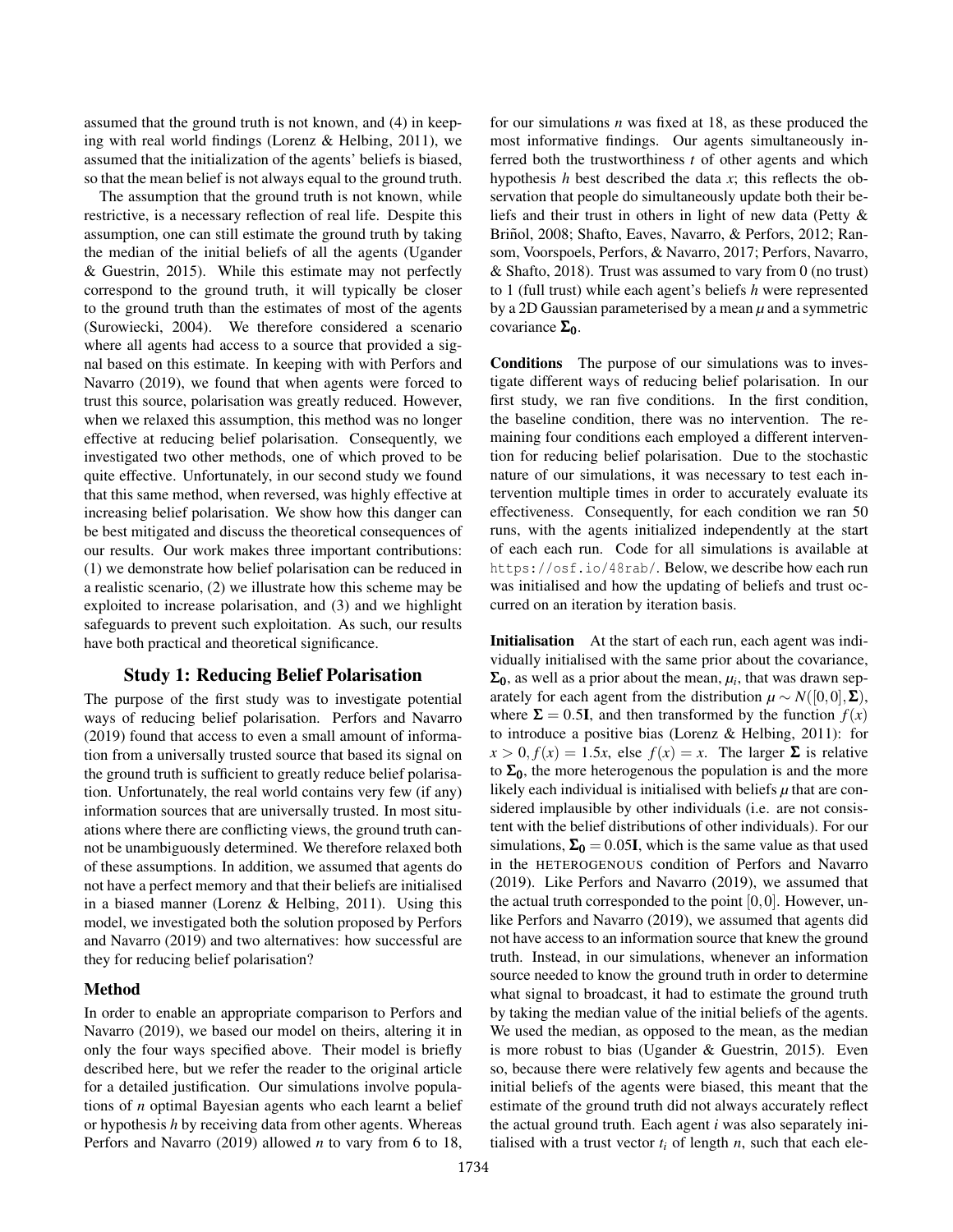ment  $t_{ij}$  represented the trust that agent *i* had in agent *j*. The initial trust values were drawn from a uniform distribution  $t \sim U(0,1)$ . Consequently, trust was not symmetric in general, i.e.,  $t_{ij} \neq t_{ji}$ .

Iterations For each run, we conducted 500 iterations. On each iteration, we looped through all *n* agents in turn. Each agent *i* selected a single agent *j* to learn from with a probability proportional to the degree of trust agent *i* had in agent *j*. Upon being selected, agent *j* sampled a single data point *x* from its belief distribution  $x \sim N(\mu_j, \Sigma_0)$ . Agent *i* then listed this data point as received from agent *j*. Unlike Perfors and Navarro (2019), we assumed that each agent did not have a perfect memory and consequently remembered only the most recent data point received from each agent *j* and included this information in a list,  $X_i$ . Using the list  $X_i$ , agent *i* then updated its trust in *all* agents. This updating was performed using a single step of the Metropolis-Hastings algorithm. Agent *i* then considered all other agents one agent at a time and, using one step of the Metropolis-Hastings algorithm, updated its current estimate of the true belief,  $\mu_i$ , using the list of the most recent data point received from every other agent, *X<sup>i</sup>* .

The NO INTERVENTION condition was a replication of the heterogeneous condition of Study 1 of Perfors and Navarro (2019). Its purpose was to show that, when there are no interventions, significant belief polarisation will occur in a heterogeneous population of Bayesian agents, using our more realistic scenario.

The PERFECT TRUST condition models a situation analagous to the ground truth condition of Perfors and Navarro (2019). However, unlike Perfors and Navarro (2019), we assumed the ground truth was not known and instead, on each run, was estimated as the median of the initial beliefs. An information source *s* was created with mean  $\mu_{\varrho}$  centred on this estimate, and was questioned by each agent on 10% of the iterations. When questioned, the source drew a data point from its belief distribution  $x_g \sim N(\mu_g, \Sigma_0)$ . As this condition was designed to be analogous to the *perfect trust* condition of Perfors and Navarro (2019), it was assumed that all agents perfectly trusted this source for the duration of the run. The purpose of this condition was to attempt to replicate the finding that the presence of a universally-trusted source that approximates the ground truth greatly reduces belief polarisation (Perfors & Navarro, 2019).

The REALISTIC TRUST condition was a more realistic version of the previous condition. In this condition, agents were not forced to trust the source. At the start of each run, we randomly initialised each agent *i* with a trust in the source *s* equal to a value given by  $t_{is} \sim U(0,1)$ , and updated this trust on each iteration in the same manner as for other sources. As before, each agent accessed this source on 10% of the iterations and the data point provided by the source was always drawn from a belief distribution centered on the median of the initial beliefs of the agents,  $x_s \sim N(\mu_g, \Sigma_0)$ .

The PERSONALISED SIGNAL condition was identical to the REALISTIC TRUST condition except that instead of re-



Figure 1: Four example 2D belief distributions. The degree of belief polarisation increases from top-left to bottom-right. In each distribution, each dot represents the  $\overline{2}D$  belief  $\mu_i$  of one of the 18 agents. For each distribution, each cluster was given a different colour and the degree of belief polarisation was quantified in four ways: the mean pairwise Euclidean distance, the mean bias, the ratio of the number of internal links to the number of total links, and the number of clusters. These four values are listed in that order above each distribution.

ceiving a signal from the source drawn from a belief distribution centred on  $\mu_g$ , each agent instead received a signal drawn from a belief distribution centered on a point equal to the sum of 75% of the agent's belief,  $\mu_i$ , and 25% of  $\mu_g$ .<sup>1</sup> As before,  $\mu_g$ was estimated as the median of the initial beliefs of all agents. As the beliefs  $\mu_i$  of each agent *i* changed over the course of the run, so too did the signal they received. The intuition is to mimic a personal information source (e.g. a bot) that would over time pull each agent towards what the source believes to be the ground truth but meets them closer to where they are, so as to maintain trust. The goal of this condition was to determine whether having a signal closer to the agent's beliefs would cause the agent to trust it, thus facilitating a gradual shift towards the ground truth.

The BETTER INFORMED condition explored the impact of a very different type of strategy. So far, all interventions involved presenting the agent with an external signal on 10% of the iterations, with the hope that this external signal would guide the agent towards the ground truth. As a theoretical exploration, this strategy was interesting, but as a practical strategy it had the limitation of needing to estimate the ground truth as well as possibly needing to present people with messages intermediate between it and their current beliefs. In the BETTER INFORMED condition, we instead affected information flow by making it possible for each agent to listen to only a subset of the other agents. Specifically, each agent *i* was permitted to listen only to agents whose beliefs  $\mu_i$  were closer to the estimate of the ground truth,  $\mu_{\varrho}$ , than that agent's own belief  $\mu_i$ . If no such agent existed, the agent listened to

<sup>&</sup>lt;sup>1</sup>We chose the number  $75\%$  because it seemed intuitively sensible; systematically evaluating other values is a goal for future work.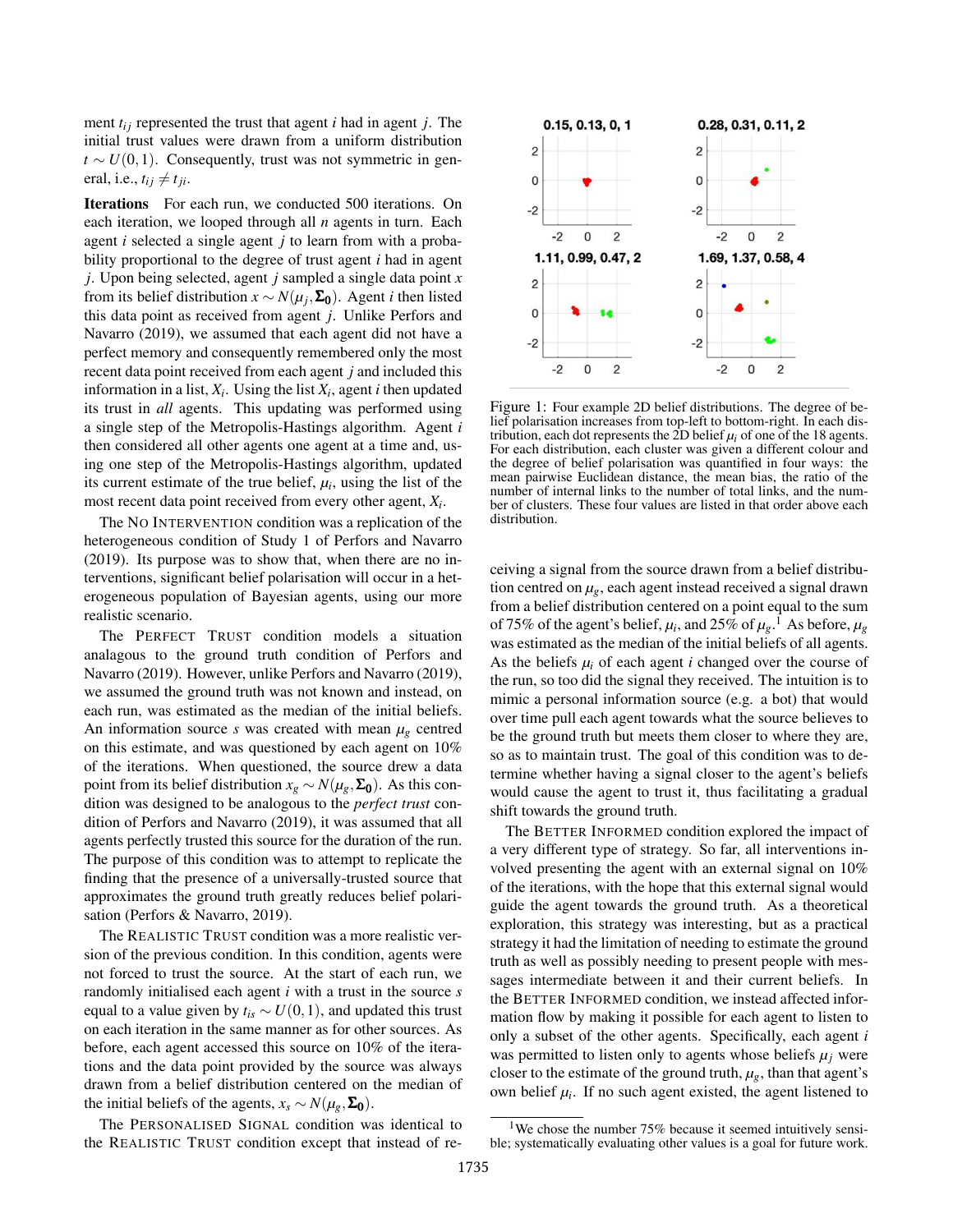

Figure 2: The results from Study 1, which tested interventions for *decreasing* polarisation. For each condition, belief polarisation was measured in four ways: mean pairwise distance, mean bias, ratio of the number of links within clusters to the total number of links and the average number of clusters. Error bars represent the standard error. Dots represent individual data points.

the agent whose mean was closest to  $\mu_{g}$ .

Quantifying Belief Polarisation So we could compare our results to those of Perfors and Navarro (2019), we quantified the degree of belief polarisation using the same metric as them: the mean pairwise Euclidean distance between the 2D beliefs of every pair of agents. In addition, we measured the mean bias (i.e. average distance of each agent's belief from the actual ground truth, assumed to be [0, 0]), the ratio of the number of links within a cluster to the total number of links, and the total number of clusters, as determined by the clustering algorithm *dbscan*. While there are additional ways to quantify belief polarisation, these four cover a range of different approaches. As we will demonstrate later, our findings hold, regardless of which one of these four methods of quantifying belief polarisation is used.

Figure 1 shows four representative distributions. Across simulations, belief polarisation increases from left to right and from top to bottom. Consistent with this, all four metrics increase from top-left to bottom-right. Plots of final distributions of the  $\mu$  values from all our simulations can be found here https://osf.io/48rab/

#### Results

The results are shown in Figure 2. The NO INTERVENTION condition replicated the finding that when nothing is done, there is considerable belief polarisation in a population of heterogeneous Bayesian agents. The PERFECT TRUST condition replicated the finding that when all agents have access to a perfectly trusted information source whose signal approximates the ground truth, belief polarisation is greatly reduced. The REALISTIC TRUST condition demonstrated that when agents are not forced to trust this signal, belief polarisation still occurs. The reason for this is that agents whose beliefs  $\mu_i$  are not initially close to the estimate of the ground truth



each condition in Study 1.

gradually decrease their trust in the source over time. This suggests that just having access to a source that approximates the ground truth is not likely to be fully effective at eliminating belief polarisation; agents whose beliefs are furthest from the source's signal will trust it the least and therefore not update their beliefs in response to its signals.

The PERSONALISED SIGNAL condition attempted to get around this problem by personalising the signal that each agent received, adapting it to be close to their current beliefs, so as to maintain trust while nudging the agent towards the source's estimate of the ground truth. This intervention proved to be highly effective at reducing belief polarisation, reducing it almost to the same levels as that in the PERFECT TRUST condition.

For the BETTER INFORMED condition we changed tactics. Instead of presenting agents with information from a knowledgeable source, we arranged for each agent to hear only from other agents that were better informed than itself on 50% of the iterations. Unfortunately, this intervention proved to highly ineffective, mainly because each agent often did not trust the better informed agents because their beliefs were too different from its belief.

Figure 3 shows the average trust between agents for all five conditions for both within clusters and between clusters. The reason why there was no measure of between-cluster trust for the PERFECT TRUST condition was because only a single cluster formed whenever this condition was run. While within-cluster trust was significantly greater than betweencluster trust, there are no substantial differences in trust across conditions.

So, why was within-cluster trust not higher than it was? The answer is that whenever an agent was interrogated it drew a data point from its belief *distribution*. Consequently, even when the mean beliefs of two agents were very similar, the data point produced by one agent would typically be somewhat different from the mean belief of the other agent. Consequently, this would reduce the degree to which the receiver would trust the sender. So, while agents within a cluster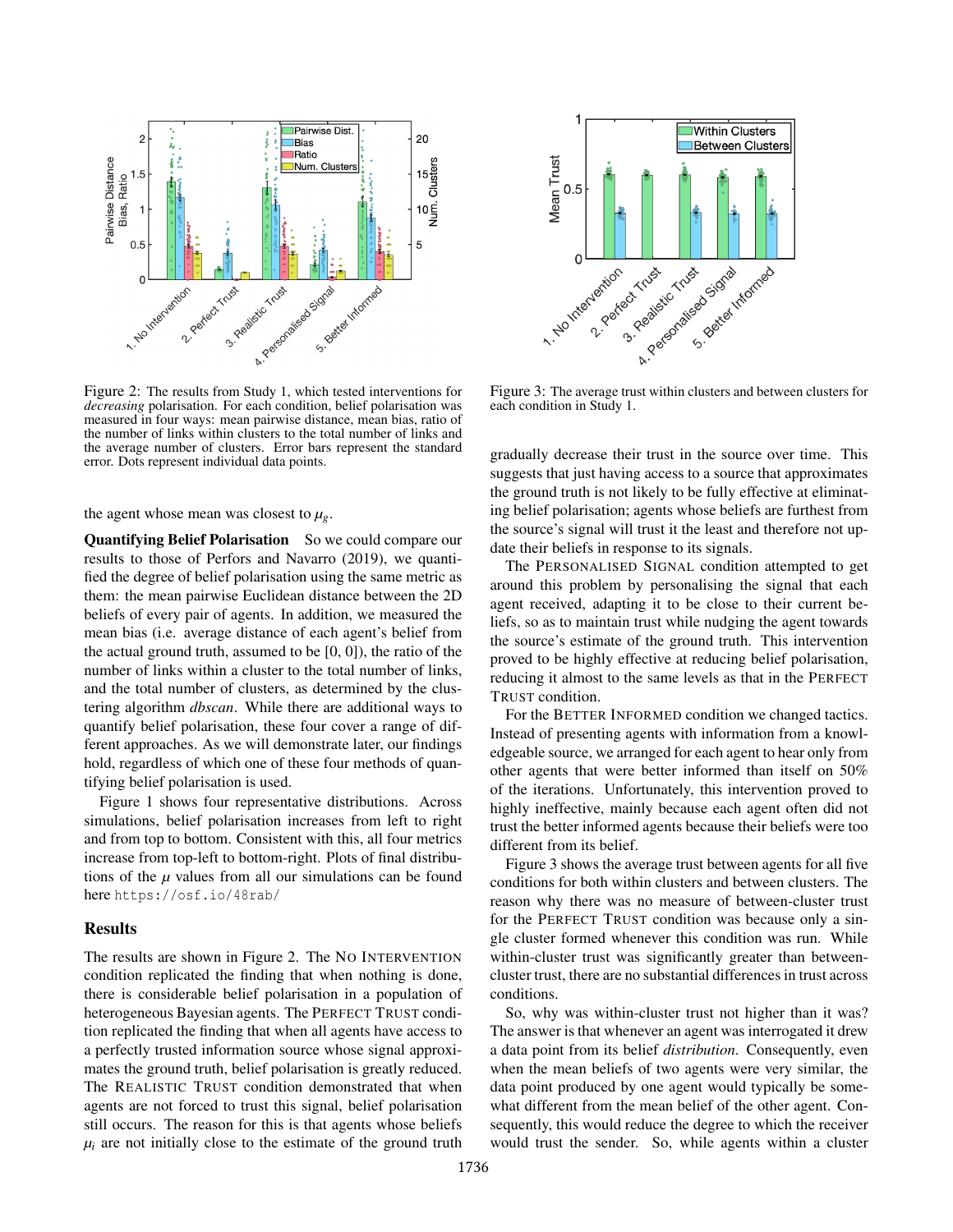

Figure 4: The results from Study 2, which tested both interventions for *decreasing* and interventions for *increasing* belief polarisation. As before, for each condition, belief polarisation was measured in four ways: mean pairwise distance, mean bias, ratio of the number of links within clusters to the total number of links and the average number of clusters. Error bars represent the standard error. Dots represent individual data points.

would mostly trust each other, the trust between them would not be perfect.

So why was between-cluster trust not lower than it was? Agents in different clusters had very different beliefs. So, if an agent in one cluster sent a data point to another agent in a second cluster, the receiver would typically respond by reducing their trust in the sender. As such, one might have expected trust between clusters to have dropped to zero. This didn't happen because agents in different clusters stop talking to each other. At each iteration, each agent selected another agent to receive a data point from, with a probability proportional to the trust the first agent had in the second agent. Consequently, as trust between clusters decreased, eventually agents stopped talking to agents outside of their cluster. This prevented the between-cluster trust from decreasing further.

### Study 2: Increasing Belief Polarisation

The flip side of the issue of how to decrease belief polarisation and to improve population-level belief in the truth is the question of what factors *increase* belief polarisation and decrease belief in the truth. This is of interest not only for better understanding the strategy of entities (e.g., foreign agents) who desire to increase social polarisation; it is also important for determining whether characteristics of today's social media environments inadvertently exacerbate polarisation. To investigate this, our second study had four conditions, including a condition where personalised signals were designed to increase belief polarisation and a condition where we pitted against each other two types of personalised signal: those designed to increase belief polarisation versus those designed to decrease belief polarisation.

Conditions As Figure 4 shows, the NO INTERVENTION condition replicated the finding of Study 1. Without any interventions, belief polarisation spontaneously occurred. Similarly, the HELPFUL SIGNALS condition replicated the PER-SONALISED SIGNALS condition of Study 1 and showed that introducing personalised signals that nudged each agent towards the estimated ground truth decreased belief polarisation. Whereas in the HELPFUL SIGNALS condition the personalised signals were drawn from a distribution based on a point 75% of the distance from  $\mu_g$  towards  $\mu_i$ , in the UN-HELPFUL SIGNALS condition the personalised signals were drawn from a distribution based on a point 125% of the distance from  $\mu_g$  towards  $\mu_i$ , so would nudge agent *i* directly *away* from the estimated ground truth. As shown by Figure 4, this was highly effective at increasing belief polarisation: the increase in belief polarisation in the UNHELPFUL SIGNALS condition was much greater than the decrease in belief polarisation in the HELPFUL SIGNALS condition. Presumably, this was due to floor effects in the latter condition - there was only a limited amount of belief polarisation for the helpful personalised signals to remove. Pitting the helpful personalised signals against the unhelpful personalised signals resulted in a stalemate. The resultant degree of belief polarisation was approximately the same as it was in the NO INTERVENTION condition. These results demonstrate the effectiveness of personalised signals for both increasing and decreasing belief polarisation. The reason why this technique works is that having a personal signal close to the agent's existing belief causes the agent to trust it. This allows the signal to continue to influence the agent's belief, for better or for worse, for an extended duration, thereby increasing its effectiveness. While these results give hope that there are potentially effective ways of combating misinformation in a realistic environment, the issue is that helpful signals can be quite easily combated by unhelpful signals. What is needed is a technique that can continue to reduce belief polarisation even in an adversarial situation. Currently, we don't have such a technique, but the personalised signal approach appears to be step in the right direction.

Figure 5 shows the average within-cluster trust and the average between-cluster trust for all four conditions. As in Study 1, within-cluster trust was significantly greater than between-cluster trust, but there were no major differences between conditions.

### **Discussion**

The rise of echo chambers is a growing international problem (Jamieson & Cappella, 2010). It is often seen as primarily an issue for social media, but the tendency to only trust those who have similar beliefs is far more general (Collins et al., 2018). In part, this tendency derives from the fact that, as society gets more scientifically and socially complex, it becomes increasingly hard to independently determine the validity of any given claim. Instead, we must rely on secondary sources, many of which contradict each other or make reference to 'facts' that we have no way of verifying. This is a very difficult epistemological problem: without direct access to a ground truth, it is hard to assess how accurate a source is. Lacking that, it is tempting to judge accuracy by how closely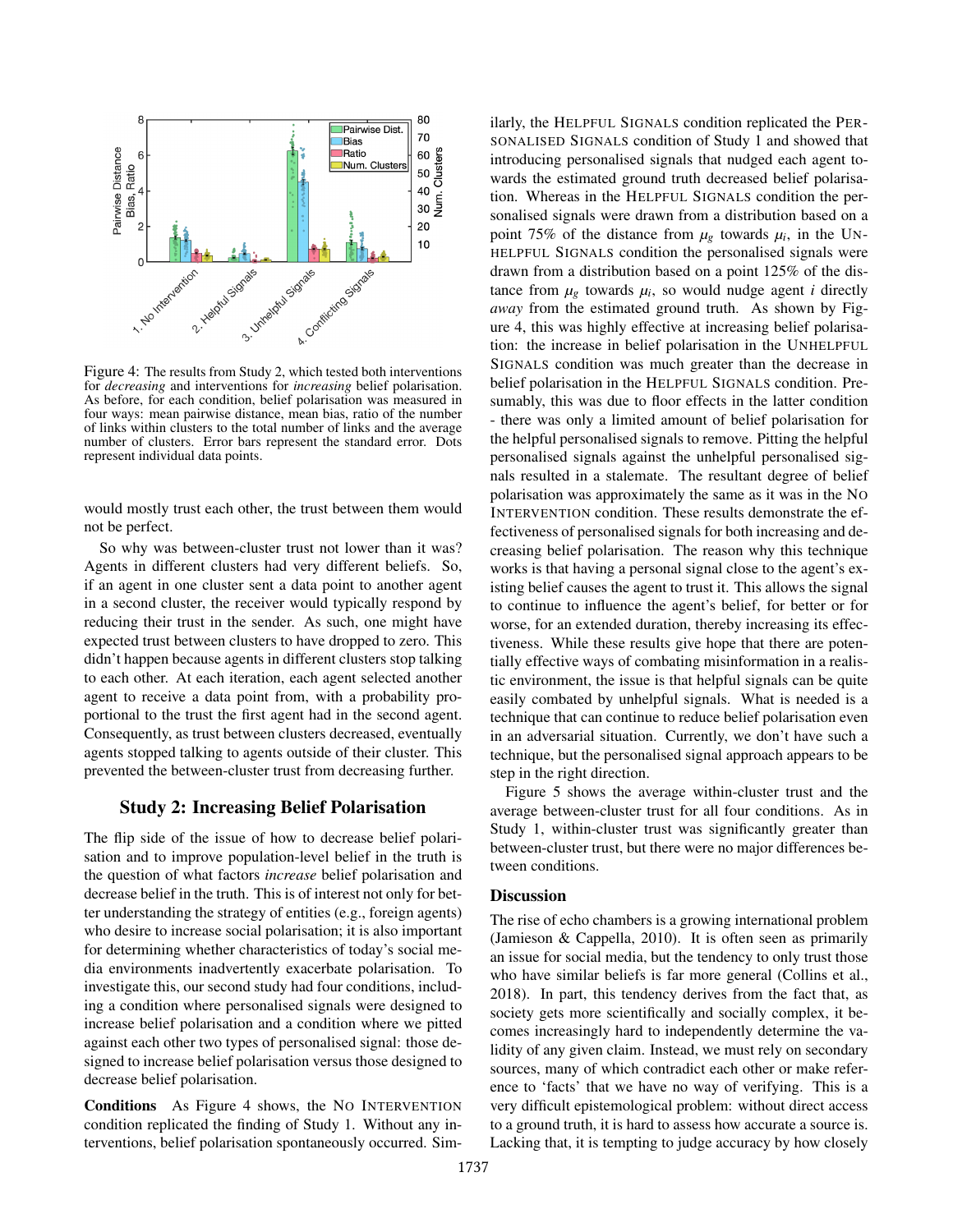

Figure 5: The average trust within clusters and between clusters for each condition in Study 2.

the information provided by a source matches one's own beliefs. Unfortunately, this will often lead to the formation of echo chambers, even when in all other respects the agents act rationally (Madsen et al., 2018; Perfors & Navarro, 2019).

Because belief polarisation often leads to social division, it would be beneficial to society if belief polarisation could be reduced. In our first study we found that reducing it was quite hard. While we found that it was greatly reduced if agents had direct access to a source that approximates the ground truth and were forced to keep trusting this source, regardless of how different its signals were from their current belief, when we relaxed this assumption, those agents whose initial beliefs were furthest from the ground truth became distrustful of the source and consequently didn't update their belief based on it. In other words, the agents who most needed to update their beliefs were the least likely to do so.

Our attempt to reduce belief polarisation by restricting who agents could talk to was similarly unsuccessful. In the BET-TER INFORMED condition, on 50% of the iterations, each agent could receive signals only from other agents who were better informed than it was. However, each agent would still only trust those agents that had similar beliefs to it, so was influenced only by the better informed agents that were close to it in belief space. Because the agent would attempt to update its belief in the direction of these other agents, clusters of agents still formed, with all agents in each cluster converging on the  $\mu$  of the agent in the cluster that was closest to the ground truth. So, while this method did slightly reduce the mean bias, it did not reduce the number of clusters and, consequently, reduced the mean pairwise distance by only a small amount. As such, it was not an effective way of reducing belief polarisation.

Our other attempt to overcome this problem was more successful. In the PERSONALISED SIGNAL condition we introduced a personal signal for each agent that was close to what the agent already believed but closer to the ground truth than the agent's current belief. Importantly, this signal was continuously updated to continue to be close to the agent's current belief. In this way we hoped to maintain trust and to 'lead' each agent progressively towards the truth. Although belief polarisation was not entirely eliminated, it was reduced to a level comparable to that in the PERFECT TRUST condition.

Our second study extended our first study by investigating to what extent personalised signals could *increase* belief polarisation. We found that personalised signals are more effective at increasing belief polarisation than decreasing it. We suspect that this occurred because without any interventions there was a relatively small amount of belief polarisation, as shown by the NO INTERVENTION condition. Consequently, the HELPFUL SIGNALS condition, which used personalised signals to decrease belief polarisation, had relatively little scope to do so. Conversely, the unhelpful signals in the UN-HELPFUL SIGNALS condition had not such limits.

Malign actors wishing to increase belief polarisation therefore have an innate advantage in that it is far easier to increase belief polarisation than to decrease it. Of course, the actor creating the unhelpful personalised signals may not be purposely attempting to increase belief polarisation. On social media there is an incentive to increase the number of followers one has and one typically does this by generating 'interesting' posts. While it is not entirely clear what makes a post interesting, there are least two important factors. The first is that the post has to be somewhat believable to the reader. The second is that it needs to be novel and exciting. The first aim can be achieved by creating posts that are similar to what the target audience already believes (Collins et al., 2018). Given that fake news seems to propagate faster and further than real news (Vosoughi & Aral, 2018), the second aim could be achieved by posting false information. In other words, social media users are encouraged by the nature of the system to create false posts that are similar to what their target audience already believes. Such personalised signals would tend to nudge people away from the truth and, as shown in Study 2, are a particularly effective way of increasing belief polarisation. It is therefore possible that some of the belief polarisation present in social media is caused by structural factors that encourage users to create unhelpful personalised signals.

Our findings are preliminary: we did not consider all possible interventions and we could have done more to optimise the parameter values for the interventions that we did study. For instance, it is possible that performance might improve in the PERSONALISED SIGNAL condition if the agents received signals closer or further than 75% of the way between them and the sources estimate of the ground truth. In future work we will perform this systematic search, but in some sense it is not necessary for the take-home message. Even without optimising this intervention, it was already the most successful and *whatever* specific values perform best depend on the specific assumptions about heterogeneity, belief updating, and so